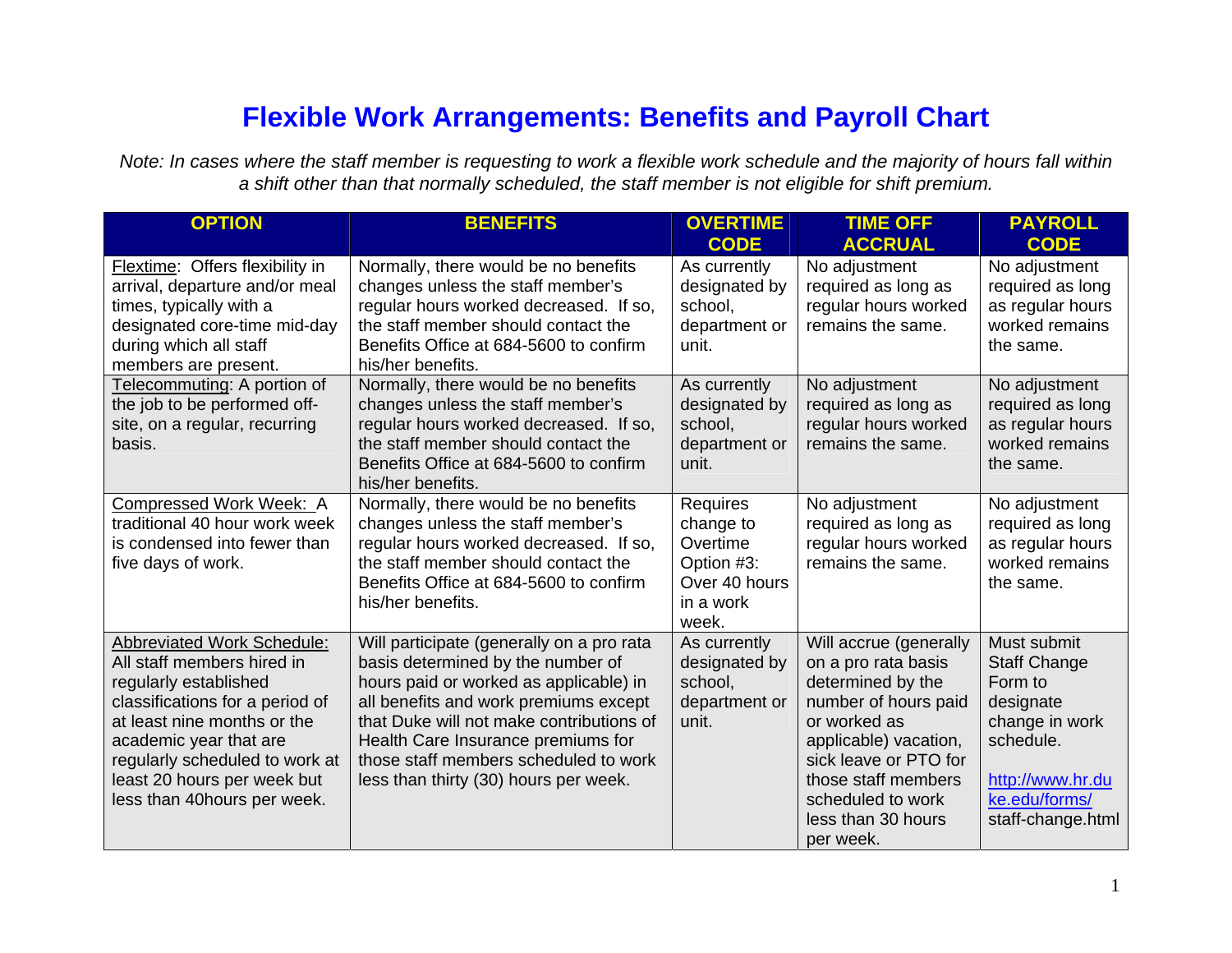| <b>OPTION</b>                                                                                                                                                                                                                                                                                                                                                                                                                                                        | <b>BENEFITS</b>                                                                                                                                                                                                                                                                                                                                              | <b>OVERTIME</b><br><b>CODE</b>                                     | <b>TIME OFF</b><br><b>ACCRUAL</b>                                                 | <b>PAYROLL</b><br><b>CODE</b>                                                                                                                                                                                                                                                                                                                                                                                        |
|----------------------------------------------------------------------------------------------------------------------------------------------------------------------------------------------------------------------------------------------------------------------------------------------------------------------------------------------------------------------------------------------------------------------------------------------------------------------|--------------------------------------------------------------------------------------------------------------------------------------------------------------------------------------------------------------------------------------------------------------------------------------------------------------------------------------------------------------|--------------------------------------------------------------------|-----------------------------------------------------------------------------------|----------------------------------------------------------------------------------------------------------------------------------------------------------------------------------------------------------------------------------------------------------------------------------------------------------------------------------------------------------------------------------------------------------------------|
| Part-Time Work Schedule: All<br>staff members hired to<br>regularly established<br>classifications that are<br>regularly scheduled to work<br>less than 20 hour per week.                                                                                                                                                                                                                                                                                            | All staff members hired to regularly<br>established classifications that are<br>regularly scheduled to work less than<br>twenty (20) hour per week. These staff<br>members are not eligible for benefits or<br>work premiums other than Military<br>Leave, Family Medical Leave, Workers'<br>Compensation, Social Security (FICA)<br>and Overtime as worked. | As currently<br>designated by<br>school.<br>department or<br>unit. | Not eligible to accrue<br>vacation, sick leave<br>or PTO.                         | Must submit<br><b>Staff Change</b><br>Form to<br>designate<br>change in work<br>schedule.<br>http://www.hr.du<br>ke.edu/forms/<br>staff-change.html                                                                                                                                                                                                                                                                  |
| 9- or 10-Month Work<br>Arrangement: Duke offers a<br>10- or 9-month work<br>arrangement where<br>operational requirements, job<br>duties and responsibilities<br>permit. Where the work<br>design permits, and with the<br>concurrence of the supervisor<br>and the respective dean or<br>equivalent, full-time status<br>can be retained, providing the<br>individual works at least 75%<br>full-time equivalency.<br>Proposal submitted annually<br>by January 15. | Normally, there would be no benefits<br>changes unless the staff member's<br>regular hours worked decreased. If so,<br>the staff member should contact the<br>Benefits Office at 684-5600 to confirm<br>his/her benefits.                                                                                                                                    | As currently<br>designated by<br>school,<br>department or<br>unit. | No adjustment<br>required as long as<br>regular hours worked<br>remains the same. | Non-Exempt:<br>complete time<br>report during<br>working period<br>and do not send<br>time report<br>during non-<br>working period<br>unless the staff<br>member is using<br>accrued and<br>unused vacation,<br>sick leave,<br>holidays or PTO.<br>Exempt: Send<br>completed Pay<br><b>Exception form</b><br>to Corporate<br><b>Payroll Services</b><br>to stop monthly<br>paycheck during<br>non-working<br>period. |